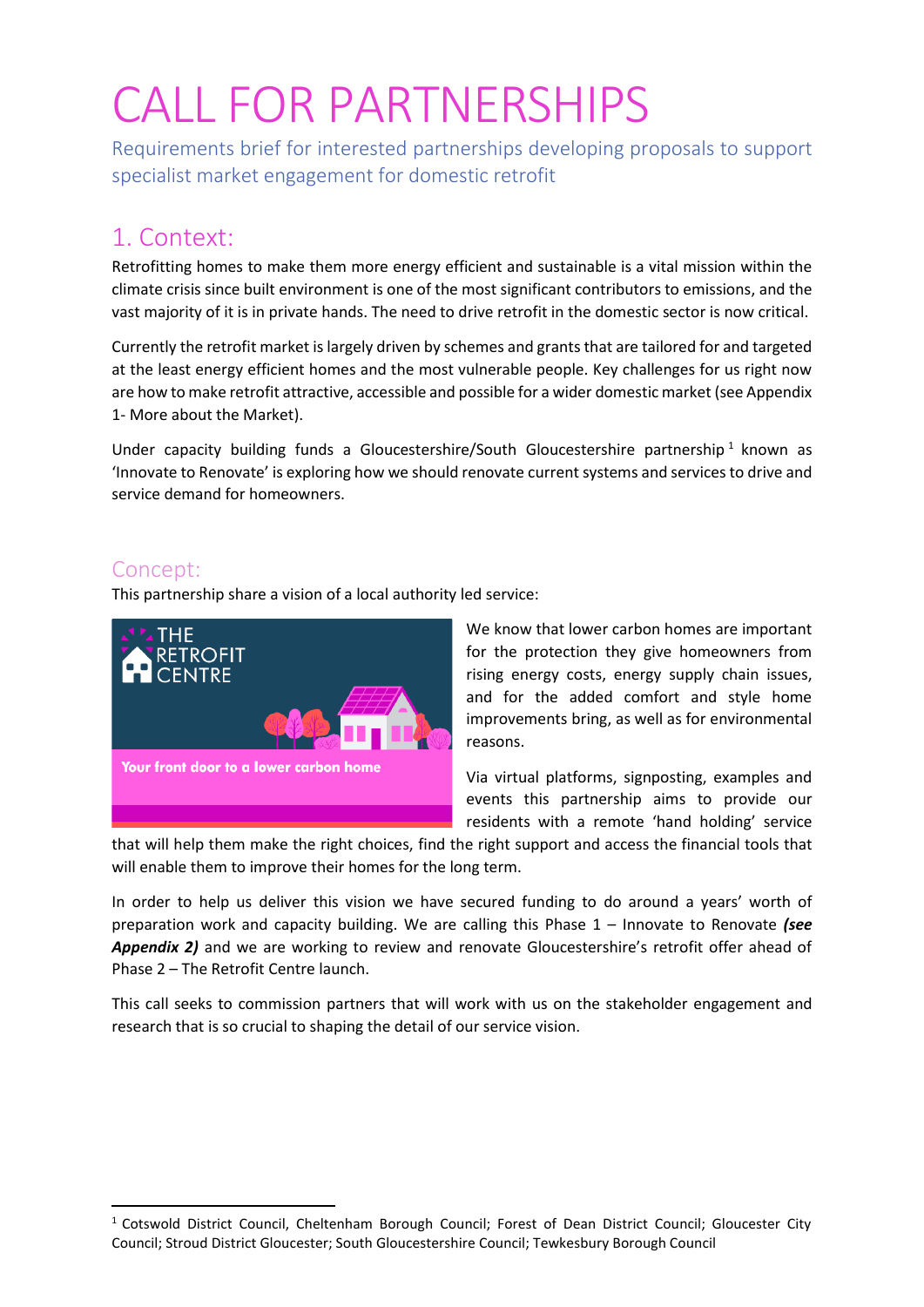# 2. Applying

# Budget:

There is a budget of £70k which will cover 2 'Work Packages (WP)'. Potential providers are invited to consider their proposals for either or both WP. In any case collaboration between the 2 WP will be essential to maximise the outcomes and efforts required.

## Delivery Period:

June 2022 – September 2022, an initial recommendations report must be delivered by 13<sup>th</sup> July 2022.

# Proposal General Requirements

A written proposal with itemised budget will be required as application. The proposal should make clear:

- Objectives, Outcomes and Deliverables Foreseen
- Project Plan, Activities foreseen and Project and Risk Management
- Reporting Commitments (inc.  $13<sup>th</sup>$  July)
- Timeline
- Partnership credentials as relevant to the proposal.
- Itemised Budget and cost profile

There is no specific template for proposals, but documents should not exceed 10 pages. Supplementary information can be placed in Appendices.

### Submission:

**Applications are required by 23/06/2022 please submit to [2030@stroud.gov.uk](mailto:2030@stroud.gov.uk)**

**Selection of providers will be made by the project steering group (which consists of officers from each of our partner councils) and will be announced by the 30th June. We are expecting delivery to commence within w/c 4th July.**

# 3. Specification Detail

A significant part of Phase 1 is about working with stakeholders and key actors as providers or consumers.

It will:

- $\ddot{+}$  Provide an opportunity to the local consumer market to convey their needs and contribute ideas for how to shape an effective model of support and engagement
- $\ddot{+}$  Deliver awareness of the importance of retrofit and best approaches to achieving a net zero home
- $\ddot{\phantom{1}}$  Tie up with professional marketing to really drive the market to take action themselves
- Include 2-way discussion and feedback between consumers and providers of retrofit and supporting services such as finance.

But, key to all of this is:

- $\ddot{\phantom{1}}$  The ability to get people interested in talking about this and ensuring they have someone to talk to
- $\ddot{\bullet}$  To generate a buzz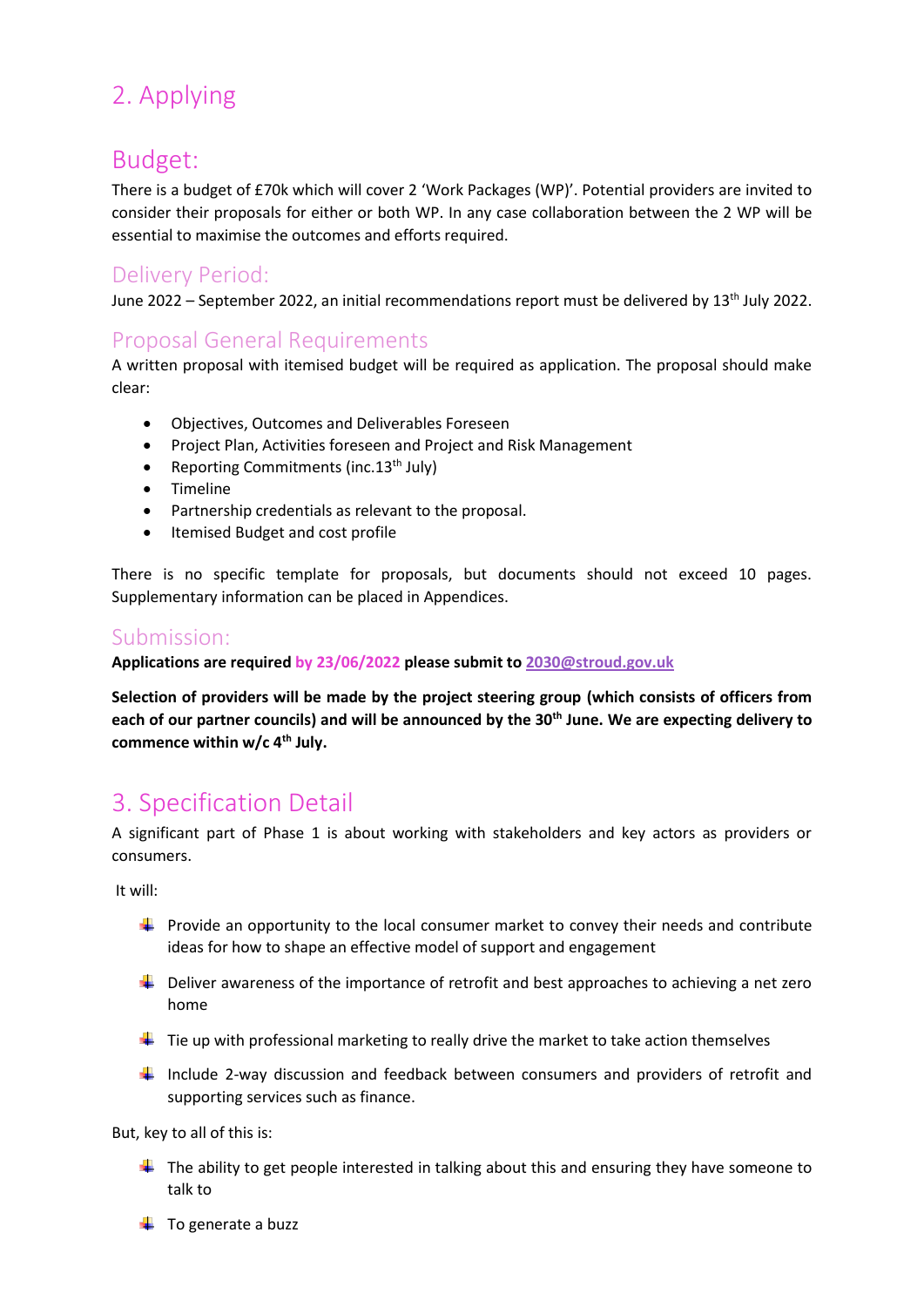- $\downarrow$  To define and reach the target market and connect them to expertise
- $\ddot{+}$  To educate and improve understanding of the challenges and benefits.

We are commissioning for partnerships to propose their ideas for how to tackle these challenges and are keen to see new partnerships active in this space.

We know we have a strong and able third sector with sustainability, community working and technical expertise, but we also realise that our target market is not their usual audience and there is a lot to achieve in getting their involvement.

We encourage partnership bids that can achieve the blend of sustainable energy and retrofit knowhow with market knowledge and practical experience of generating commercial appeal.

## WP(a)- Community Engagement – Consumers and Providers

Aligning to principles of 'action research' propose how you will provide the opportunity for the local consumers, retrofit providers and local industry support services to convey their needs and contribute ideas for shaping effective future models of support and engagement.

**Purpose:** To Increase the breadth and depth of engagement with both residents and installers to…

- a. Better understand our local market conditions and drivers in order to ready the market via the greater consumer confidence that will, eventually, drive installer capacity building through greater demand
- b. Maximise the uptake of current retrofit support incentives and services (existing schemes including LAD2, installers and local initiatives).

#### Market sectors

Please describe how you will reach and actively engage the following target groups and consider others that should also be included.

- i. Homeowners/occupiers/Private Landlords in Gloucestershire and South Gloucestershire
- ii. Retrofit suppliers and installers
- iii. Home maintenance and DIY providers
- iv. Advisers including construction project experts e.g., architects, surveyors, building control

#### Deliverables – minimum requirements

- 1. Robust, evidenced-based market assessment of what will increase retrofit take up in Gloucestershire and South Gloucestershire
- 2. A suite of activity to test/achieve feedback on any proposed concepts and solutions defined
- 3. A recommendations report for the partnership to feed their service development.
- 4. Establishment of community consultation group(s) with representation from across the Gloucestershire and South Gloucestershire area including consumers, installers, skills providers and carbon building management experts. To participate in and advise on the development of future services.

## WP (b) Community Engagement – Signposting and Specialist Education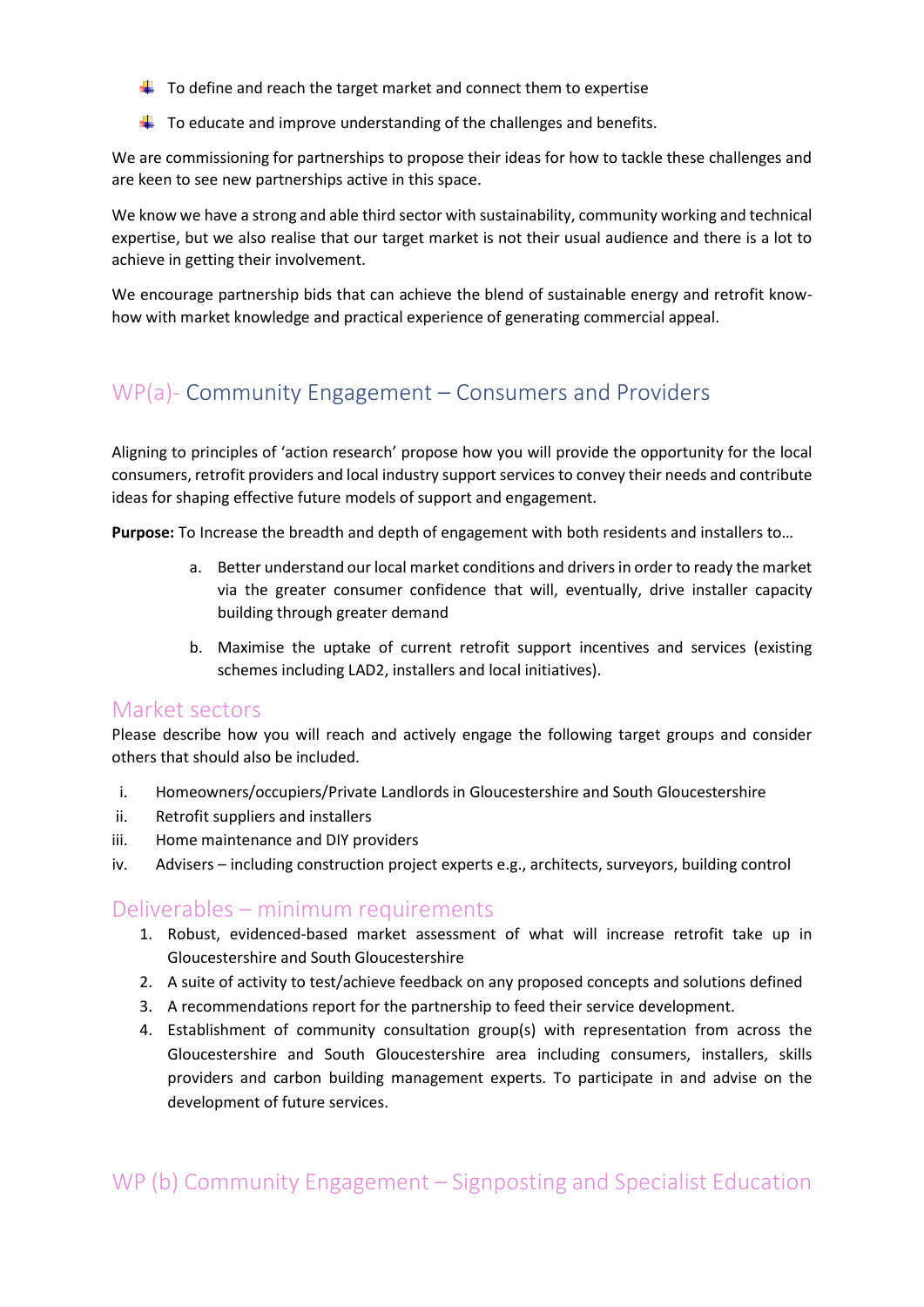To provide a comprehensive yet accessible package of information and engagement on how to retrofit homes, why it is important and the need to act now so that there is increased demand for retrofit measures.

**Purpose:** To Increase the breadth and depth of engagement with both residents and installers to

- a. Raise public understanding of importance of, and approaches to retrofit.
- b. Improve consumer knowledge of the services and tools that can support their retrofit decisions
- c. Identify tools and resources for inclusion to future services

# Market sectors

- i. Homeowners/occupiers/Private Landlords in Gloucestershire and South Gloucestershire
- ii. Retrofit suppliers and installers
- iii. Home maintenance and DIY providers

### Deliverables – minimum requirements

- 1. Design an evidence-based info/promotions approach to those most likely to make to implement retrofit measures across Gloucestershire and South Gloucestershire.
	- It should raise awareness of why home retrofit is important in achieving net zero, the range of options available for support
	- It should identify and consider how best use intervention routes that occur at critical points of engagement e.g., buying/selling a home/planning a DiY project etc.
- 2. Identify key stages of a retrofit journey (Deciding what to do/ Financing/ Implementing etc) Collate/road test and refine an educational package for the householder that can be integrated to future services that can help them on those various stages of a retrofit journey'
- 3. A recommendations report for the partnership to feed their service development.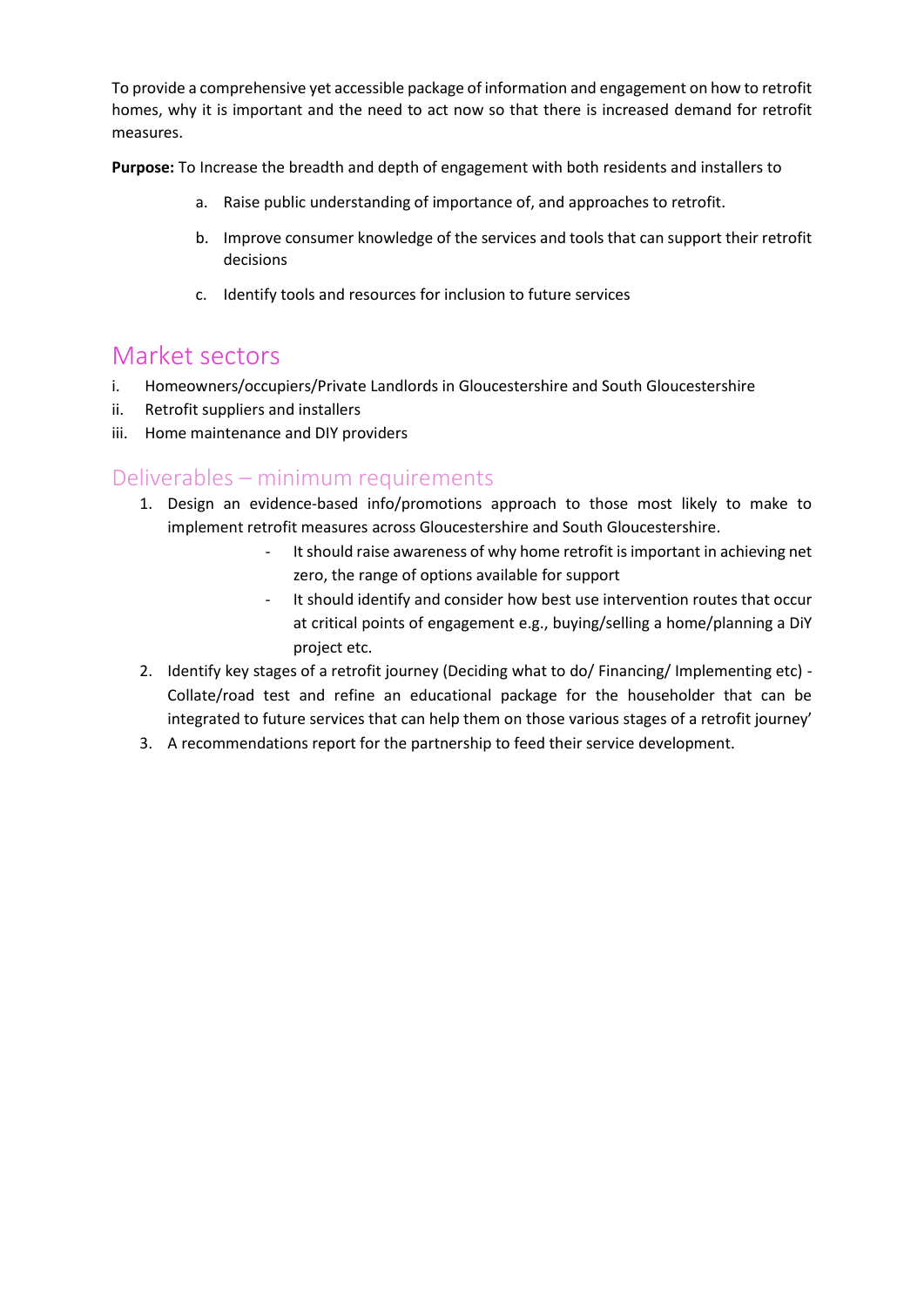# APPENDIX 1

More about the market

(Sourc[e here\)](https://www.nationalgrideso.com/document/215901/download)

**Climate Worriers – 18% of GB** 

**Likely to be affluent, cost and disruption are still barriers to action. They feel that their actions can make a difference but are overwhelmed by the scale of the challenge. They want to be convinced that it is not all too late already and told in specific detail what they should do to help mitigate the impact of climate change.**

#### Price Sensitive – 19% of GB

This group are highly informed and engaged with the climate change agenda and keen to make practical change, but they are also highly sensitive to cost. They are focused more on waste and consuming less than on climate directly. They think that the UK should do what it can to tackle climate change, even if other countries did not.

#### Actively Engaged – 19% of GB

The Actively Engaged are highly engaged and aware of current affairs issues generally. They understand and speak confidently about climate change on a global and holistic level rather than focusing only on waste and pollution. They are more than happy to tell others what they ought to be doing. They care deeply about climate change and have consistently the highest scores in caring for the planet and concern about climate change. They score highest when it comes to having already taken actions like turning down their heating and using their cars less. They are among the most educated of the segments and the most likely to say that they feel their personal actions will have an impact in reducing climate change.

#### Busy Convenience-Seekers – 15% of GB

This group is less engaged in current affairs in general and that includes climate change. This does not mean that they don't care – there are issues such as the loss of distinct seasons that worry them more than other groups – but they don't have the time, money or inclination to do much about it. They are the most urban, the most likely to have children still living at home and are the youngest of our segments.

#### Pragmatic Sceptics – 8% of GB

This group is most negative about climate change but make up the smallest segment of the population. They generally do not prioritise climate change as a concern – only 2% selected it as an important issue facing the country in our poll. However, in focus groups they show far more awareness and concern than this result might suggest. Their attitude is that there is little point in doing anything when businesses and governments are not. Their educational attainment levels are the lowest, and they are among the older of the segments. They trust no one other than maybe their friends and family.

#### Disengaged Cynics – 20% of GB

Disengaged Cynics are generally less informed than the other groups. This group can be expected to disperse into the other segments as net zero and climate change debates become more mainstream and they become more engaged. They have the lowest levels of home ownership and are the most likely to fall into the DE socio-economic group. They have more than the average number of children living at home and are among the least likely to be retired.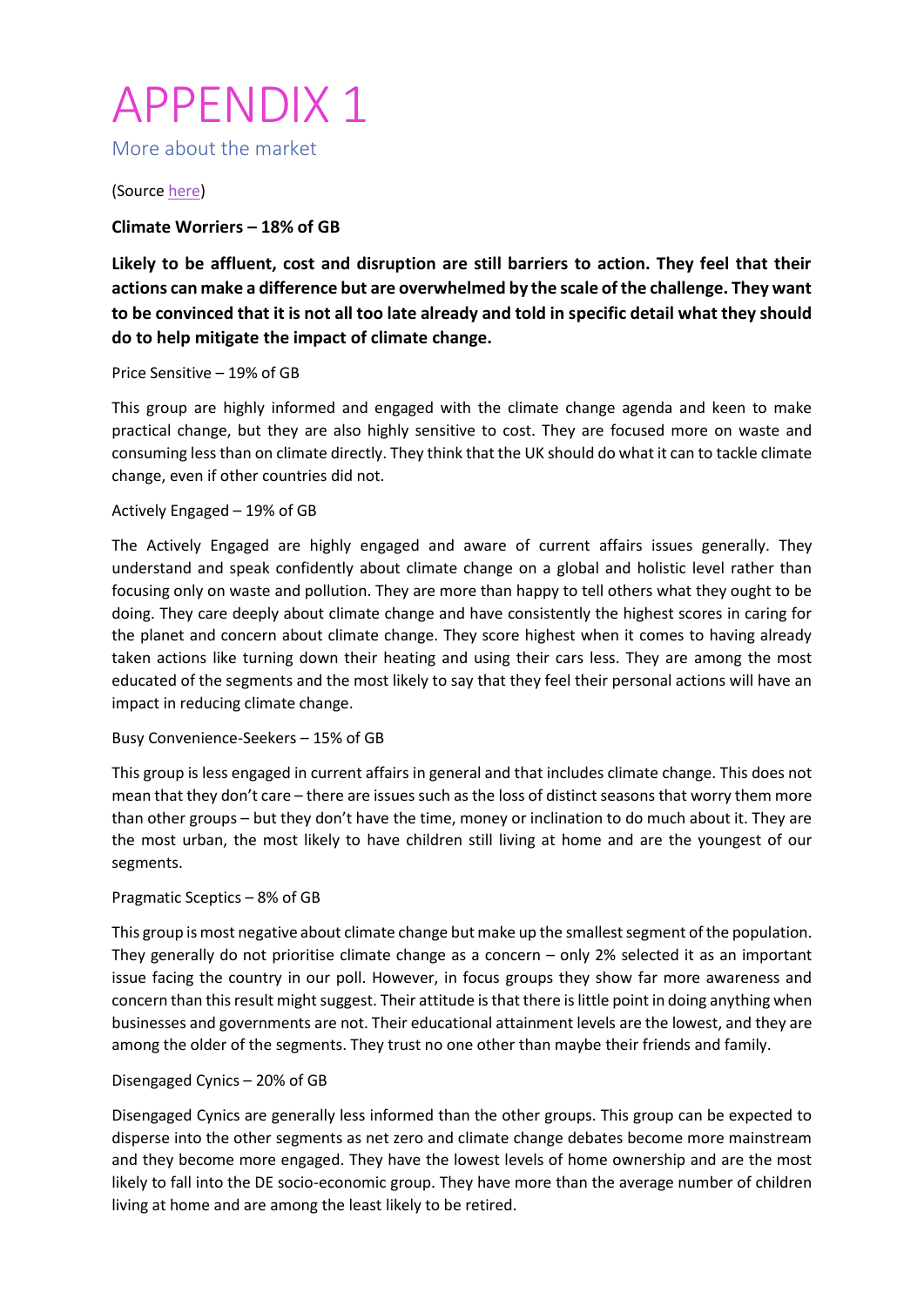# APPENDIX 2

### Overview of Action under Phase 1 – Innovate to Renovate

Whilst the retrofit aspect of our low carbon challenges is significant, complex and cross-sector by nature, at the heart lies the need to generate public interest and demand as these are key to the development of industry certainty that is needed for growth.

We need to move beyond affordable warmth provision that is significantly driven by grants and 'shepherding' of clients in through referrals to create supplementary services to these that are desirable and accessible to a broader range of householders who come looking for those services in significant numbers.

This idyll looks something like this:



It depends upon conditions such as:



It involves a very broad range of key actors such as (but not exclusively):

- $\bigstar$  Building contractors
- $\frac{1}{2}$  Supply merchants
- $\downarrow$  Heating engineers
- $\frac{1}{\sqrt{2}}$  Renewable energy installers
- $\downarrow$  Quality controllers
- $\leftarrow$  Planning Officers
- $\ddot{\bullet}$  Training providers
	- $\ddot{\bullet}$  Technical advisors
- $\downarrow$  Local Authorities
- $\leftarrow$  FE Sector
- $\leftarrow$  Marketing and Advertising
- DiY retail and Estate Agents